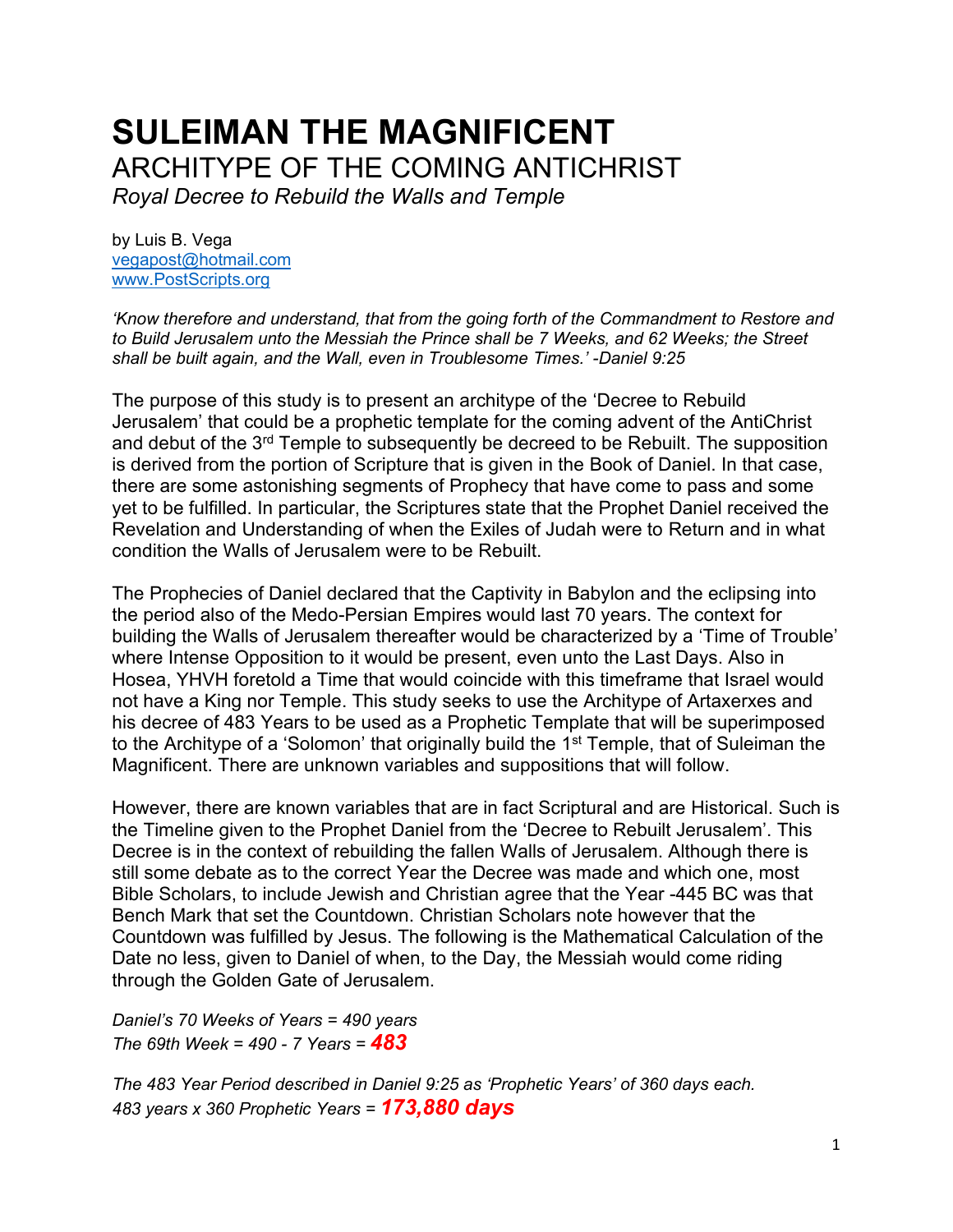#### **The Appointed Time**

It is rightly pointed out that in fact, there were several 'Royal Decrees' that were made during the Captivity that started with Cyrus the Great. However, that was a generic and Blanket Statement upon which the subsequent ones become focused. The specific context of what was to be Rebuilt later on was specifically Decreed. Thus, it is believed that the Decree to 'Rebuild the Walls of Jerusalem' as revealed to Daniel by the Angel Gabriel corresponded to the one by Artaxerxes I in -445 BC. If the actual Decree is the one in 444 BC, then the following is true.

### *Year -445 BC Decree - 173,880 days = 32 AD*

With this Prophetic Timeline and Template, this study seeks to present the assertion that another historical 'Solomon' figure 'Decreed' such a Rebuilding of the Walls of Jerusalem, that being Suleiman the Magnificent. Suleiman is Arabic for Solomon. This Sultan was of the Caucus Region of the Black Sea that ruled from the former Constantinople. He is considered the 'Moses', 'Solomon' and 'King David' of the Muslims. In a sense, he is the Antithesis of the Jewish Solomon that built the Temple to YHVH, the Walls of Jerusalem and experienced the 'Golden Age' of Peace in Israel. So too did the Muslims have their 'Golden Age' of Islam, under this Monarch that perhaps one can apply the Prophetic Template of the Decree to 'Rebuild the Walls of Jerusalem' also.

In the case of this 'Solomon' Antitheses, it is not the true Christ that is to come but the AntiChrist that both the Muslims and the Jews are waiting for. This will be the Social, Political and Religious Genius of this Man that he will in some way, 'Conquer through Peace' as the Book of Revelation specifies. He is depicted as the 1<sup>st</sup> Horseman of the Apocalypse that only has a Bow and no Arrows. This Architype of Solomon of the Bible ruled the entire Middle East and the European Balkans from 1520 to 1566. He was the 10<sup>th</sup> Sultan of the Ottoman Empire and only his military and religious ambitions for Europe were checked at the Gates of Vienna, on 2 occasions.

The notion of such a comparison would be sacrilege as this Muslim 'Solomon' was not necessarily 'Magnificent'. Although he was highly Intelligent, Noble and Benevolent in many ways. He was bound to the customs of their Muslim Code of Successions and had Competing Heirs murdered at his command. This practice is known as Fratricide. However, what this study would like to correlate, as mentioned was his amazing 'Decree to Rebuild Jerusalem'. This is understood to have inferred to the Walls as no Muslim would 'Decree to Build the Fallen House of YHVH, the 'Tents of David', etc. Suleiman took over Jerusalem in 1517, exactly 500 years from 2017.

This same year saw also the 70th year anniversary or Jerusalem being liberated from his Muslims by the Jews for the first time since 70 AD. In the Jewish reckoning of time, the year 1517 was 5278. If one adds the original and Scriptural prophetic template of the 480 years to this date, it will converge at the year 5778 or 2018. It was also in 2017 that Jerusalem was Decreed to be Israel's Official Capital. This was by another Prophetic type associated with Cyrus the Great.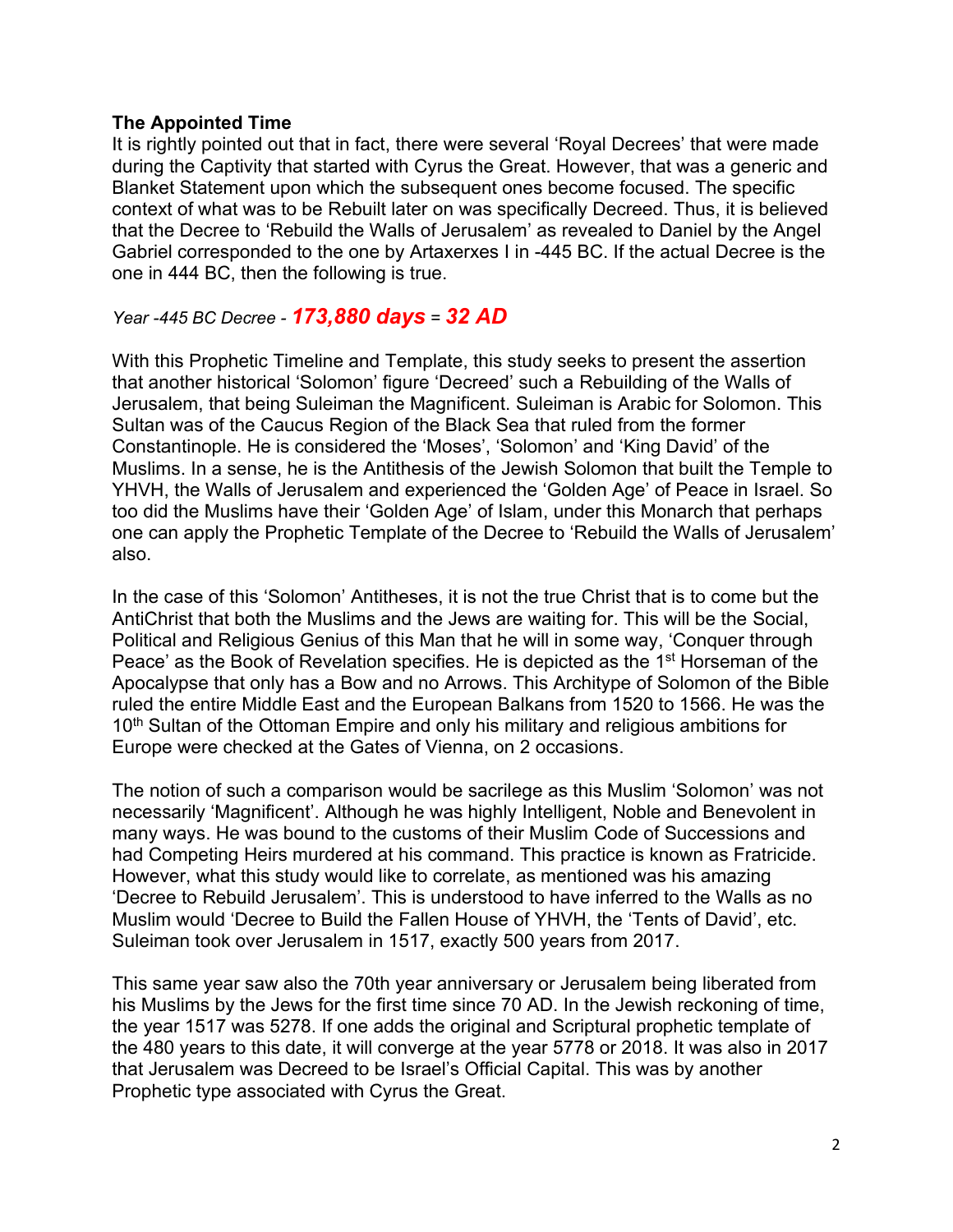#### **The Royal Decree**

Cyrus was the 1st Monarch to originally Decree the end of the 70-Year Captivity of the Jews. What the timeline suggests, possibly is that in the year 2018 is when 'something' perhaps in Jerusalem is to be rebuilt. What? The context is clearly the 'Walls of Jerusalem', however the purpose for such a construction was to make way eventually for the rebuilding of the House of YHVH, the Temple. In the time of Suleiman, it was clearly understood that no such Jewish-Christian Messiah was to come and take his throne away.

#### *1517 + 480 = 2017*

To this end, Suleiman ordered the sealing-up of the Golden Gate that Scripture foretold the Messiah would be coming through. This is the Golden Gate opposite the Garden of Gethsemane. The Golden Gate of Jerusalem facing the Mount of Olives to the East is the oldest of the current Gates that Suleiman the Magnificent Rebuilt after the Muslim Ottoman Turks conquered the Middle East. This is the same Gate, although much lower in elevation in which Jesus passed through on 'Palm Saturday'. This is refereed as His Triumphal Entry as foretold to the Day by Daniel. In particular, this Day was fulfilled as per the Timeline of Year Counts given to the Prophet Daniel in Susa, Persia by the Archangel Gabriel.

The Book of Zechariah, for example also gives the description of how Jesus will again go through this same Gate as the Conquering Messiah. The Muslims knowing that the prophecies of the coming Jewish Messiah and that of the World would come as stated in both the Old and New Testaments decided to seal-up the Gate, as noted. Suleiman the 'Insignificant' in this case conceded and ordered the Gate plugged and a Muslim Cemetery was placed in front of the Entrance. The rationale was and is that the Messiah, being 'The High Priest' cannot enter a Cemetery and touch Dead Bones or that of even walking over a Grave, otherwise one would become 'Defiled' Ceremonially,

This condition would thus, disqualified the Messiah from entering and performing the Priestly and Messiah duties of Redeeming Israel, etc. In the same light, it was and is understood by the Muslims that it is Elijah that is foretold to be the Forerunner of the coming Messiah, thus to the Muslims, Elijah was of the Priesthood Descent and could not also forewarn the Jews and the World of the coming Messiah if he went through a Muslim Cemetery. This goes to show how vile the Muslim Religion is and the ignorance of some Christian Liberals that erroneously attest that the 'God' of the Muslims is the same 'God' as that of the Jews and Christians.

Islam, thus seeks to prohibit the Creator from 'having a Son' and being the Sin Offering that could only Atone for the Sins of Humanity. If it were to be the case, such a False Religion would at least hold to the notion that they too would seem to have Jesus, the Messiah come back to rule as the Grater Solomon, as the Greater Suleiman the Magnificent. Such a False Religion as Islam is, is always attributes itself as the 'Religion of Peace'. But on the contrary, its very DNA is that of Fratricide and Murder. More Christians have been beheaded, put to death by Islam than any other Religion.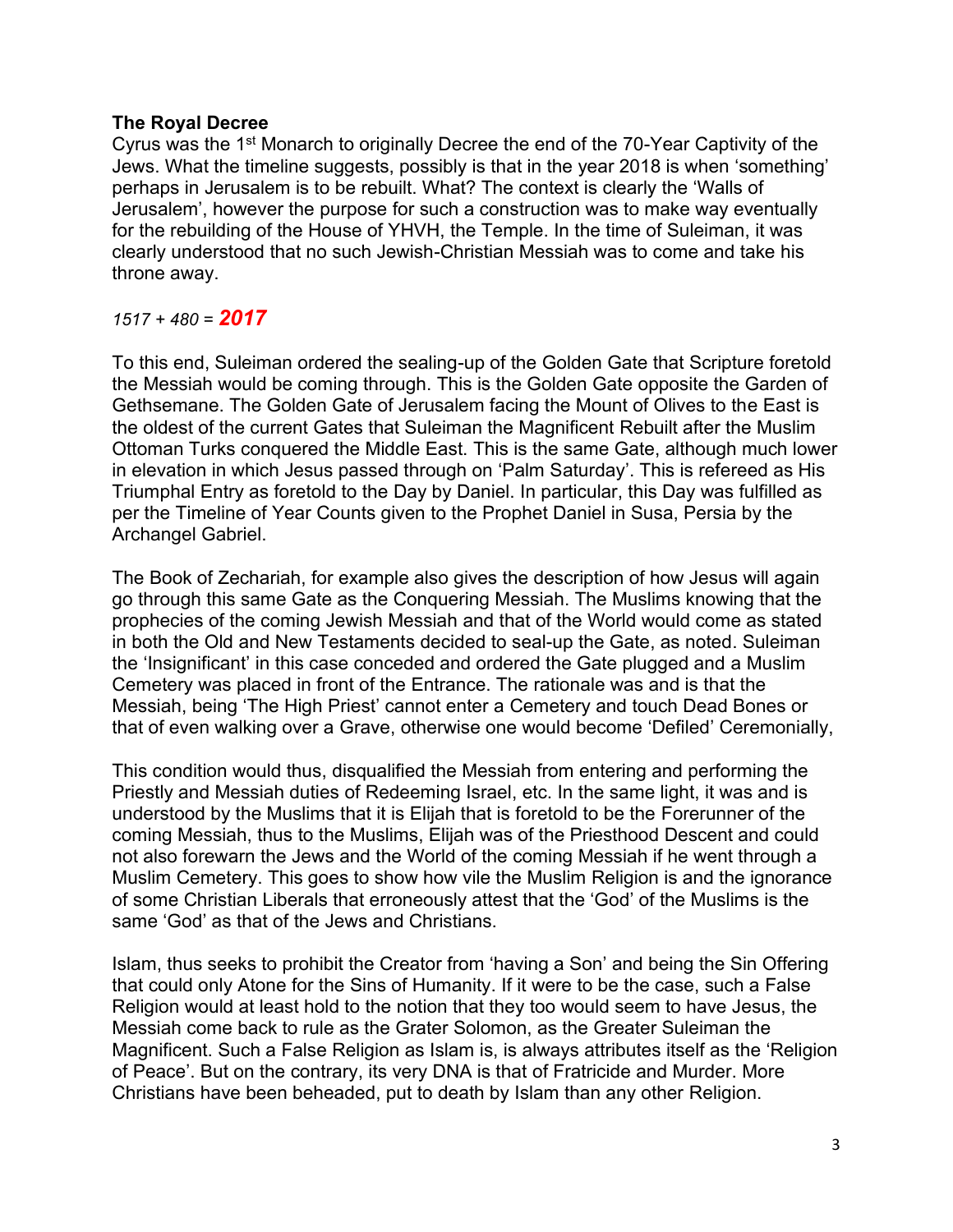#### **Spirit of AntiChrist**

This is aside from the Roman Catholic Church one. And this practice, in consort with both False Religions will be what will constitute the 'Mark of the Beast' that will see Millions slaughtered over it. This study thus proposes the Theory that the coming AntiChrist will likewise follow the same vein of Power and 'Decree', as the Spirit of Antichrist is from this Prophetic Template that appears to be reoccurring. It is coming from the Antithesis of the true Solomon of the Bible, whose name means Peace as in Shalom.

However, the Antithesis of this Solomon will be the AntiChrist, the False 'Suleiman' that will come in the 'Name of Peace'. The following will be the Timeline Calculation from when Suleiman 'Decreed' to Rebuild the Walls of Jerusalem. The Decree to Rebuild the Walls of Jerusalem came in 1535. It so happens that the Middle Year from 1537 to 1541 when the Walls of Jerusalem were rebuilt was 1539. Thus, the following equation.

#### *1. 1537 + 1541 = 3078 / 2 = 1539 'Midst of Years'.*

## *2. 1539 Year + 483 Year Coefficient = 2022*

Could this then be another confirmation that Daniels 70th Week will begin at the beginning of a 7-Year Sabbath Cycle? If so, this means that the Rapture event has to then precede this timeframe. Thus, when the 69 Weeks of Years are finished (69 x 360 = 483 Years) from the 'Midst' of the completion of the Walls of Jerusalem, will the Rapture and Daniels 70th Week occur in the same Year's Cycle? To reiterate, could this really mean then that after 69 'Prophetic Weeks' since Suleiman's Decree, the Last Week of Daniel, the 70th will begin in the Fall of 2022?

This coming 'World Peace' will only be momentarily attained by the AntiChrist. It will be a False Peace. He, in fact will wage War and not only subdue Israel as the False Messiah or falsely believed 'Man of Peace', 'a Solomon' or more appropriately 'a Suleiman' but will deceive the whole World. This is the difference in that what the Muslim 'Solomon' could not accomplish during this Kingdom, the AntiChrist 'Suleiman' will in conquering the whole World. Once the chaos of the World comes to a brink, a 'Man' will come on the scene, unlike all the prior Despots, Presidents and Prime Ministers.

This Luciferian 'Suleiman' will deliver on a seemingly 'Time of Peace', although shortlived. It will seem like the 5<sup>th</sup> Age has finally arrived, the Golden Age, the New World Order of the Masons, Luciferians and the Synagogue of Satan. However, as the Sultan could not break with the murderous tradition and practice of murdering his own sons, so too will the AntiChrist murder those not of his Order. In this case, it will be the coming AntiChrist that will 'Decree' that the Fallen Temple of YHVH be rebuilt, but for himself. The intention at first will be seen as a gesture of 'World Peace' as no doubt the slogans will tell that this 'House of Worship' will be for all the Nations of the World, etc. The Jews and the World will be duped into this Spell, not realizing that this 'Decree' will be the 'Covenant with Death' that Isaiah warned Israel against.